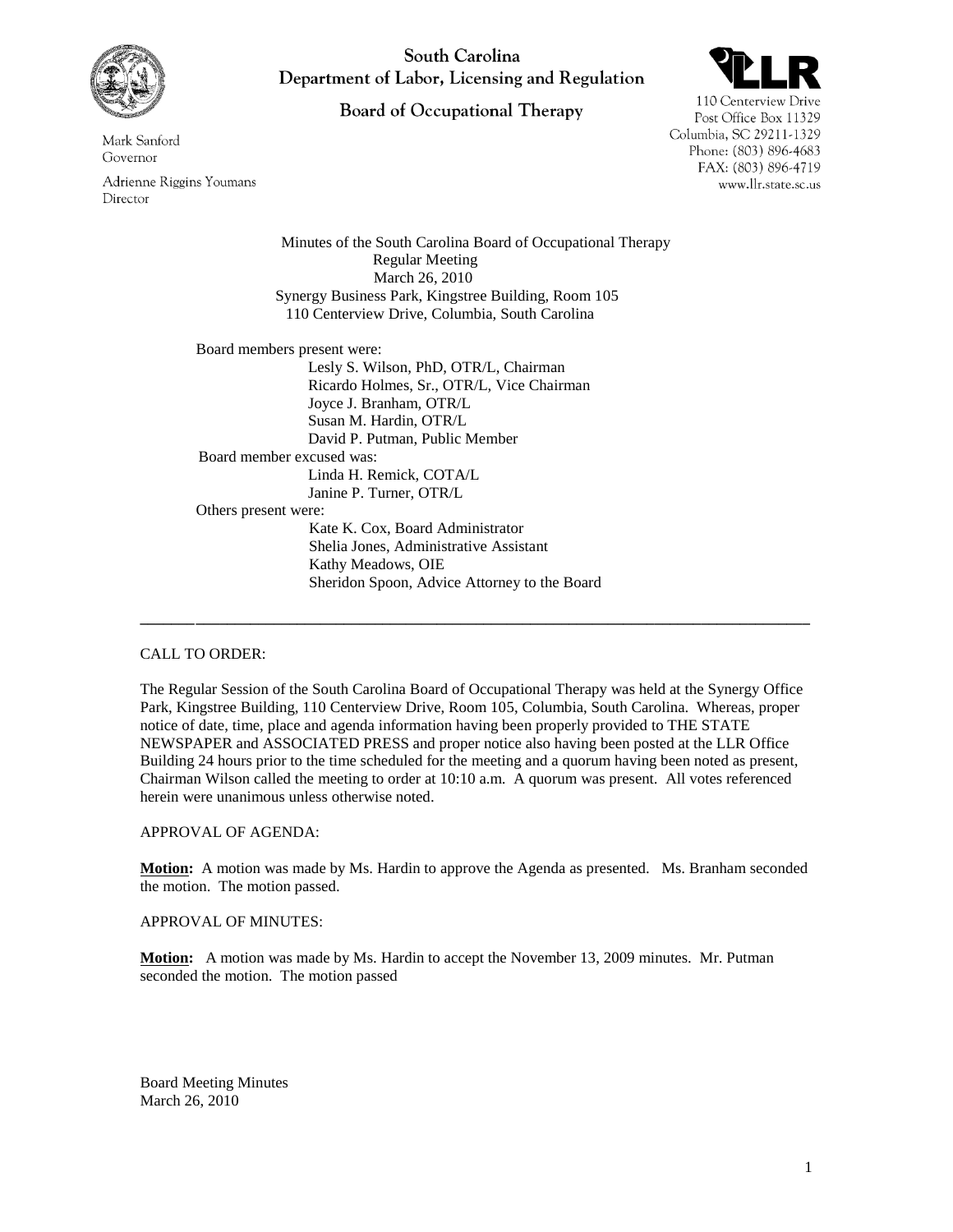## Page 2

## REPORTS:

## Administrator's Report:

Mrs. Cox introduced Shelia Jones as the new Administrative Assistant for the Board who came to us through the reallocation of staff and centralized licensure processing which started March 1, 2010. She reported Mrs. Jones is a seasoned employee at LLR with the Boards and is very pleased to have her supporting this Board.

Mrs. Cox reported the licensee totals to date are 1,433 licensed occupational therapists and 636 licensed occupational therapy assistants for a total of 2,072 licensees for the Board. She reported that she continues to be in contact with the Governor's Office for Board reappointments and appointments.

She reported on the change in the travel reimbursement from \$.505 per mile to \$.50 per mile and mentioned the current economic climate in the state with all means being taken to economize. She reminded the Board that the Statements of Economic Interests are due electronically on or before April 15, 2010.

Mrs. Cox reported on the new database system development to convert to a new database system to manage all aspects of licensing with more flexibility and more functions. She stated the new system will also have an electronic payment feature. She reported the conversion is to begin around March  $31<sup>st</sup>$  and to be implemented in four phases. Mrs. Cox also discussed the national database, HIPDB/NPDB, reporting which is required by federal law. She discussed that all reportable disciplinary actions must be reported to within 30 days of a board action.

## Financial Report:

Mrs. Cox stated that the Financial Report is provided as information. She noted for the record that revenue is collected biennially and is expended over a two-year period. She reported that she reviews the Board's budget yearly with LLR. She reported she had detailed budget documents available with all expenditures noted in the budget reports. She stated these documents are maintained in the Board's office and in the Finance Office of LLR.

### OIE/ OGC/ OLC Reports:

**Office of Investigations and Enforcement (OIE)** report was made by Kathy Meadows who reported on the statistics for 2009 with seven complaints being filed and the statistics for 2010 with no complaints being filed to date. The Board asked appropriate questions and thanked Ms. Meadows. It was discussed that the reports are updated daily as needed and as actions on the cases are taken.

**Office of General Counsel (OGC)** report was made by Mrs. Cox who reported for Georgia Lewis, Litigation Counsel for the Board. She reported that the Board has one case in Legal and it is being prepared for a hearing.

**Office of Licensure and Compliance (OLC)** did not report at the meeting as they have just begun the **c**entralized process for this Board with applications, reinstatements, verifications, and other requested licensure services. Mrs. Cox stated the centralized licensure process began March 1 and there was training prior to the March 1 beginning date and there will be a 90 day training window. Mrs. Cox stated OLC will be making these reports in the future at Board meetings when statistical reports are available.

Board Meeting Minutes March 26, 2010